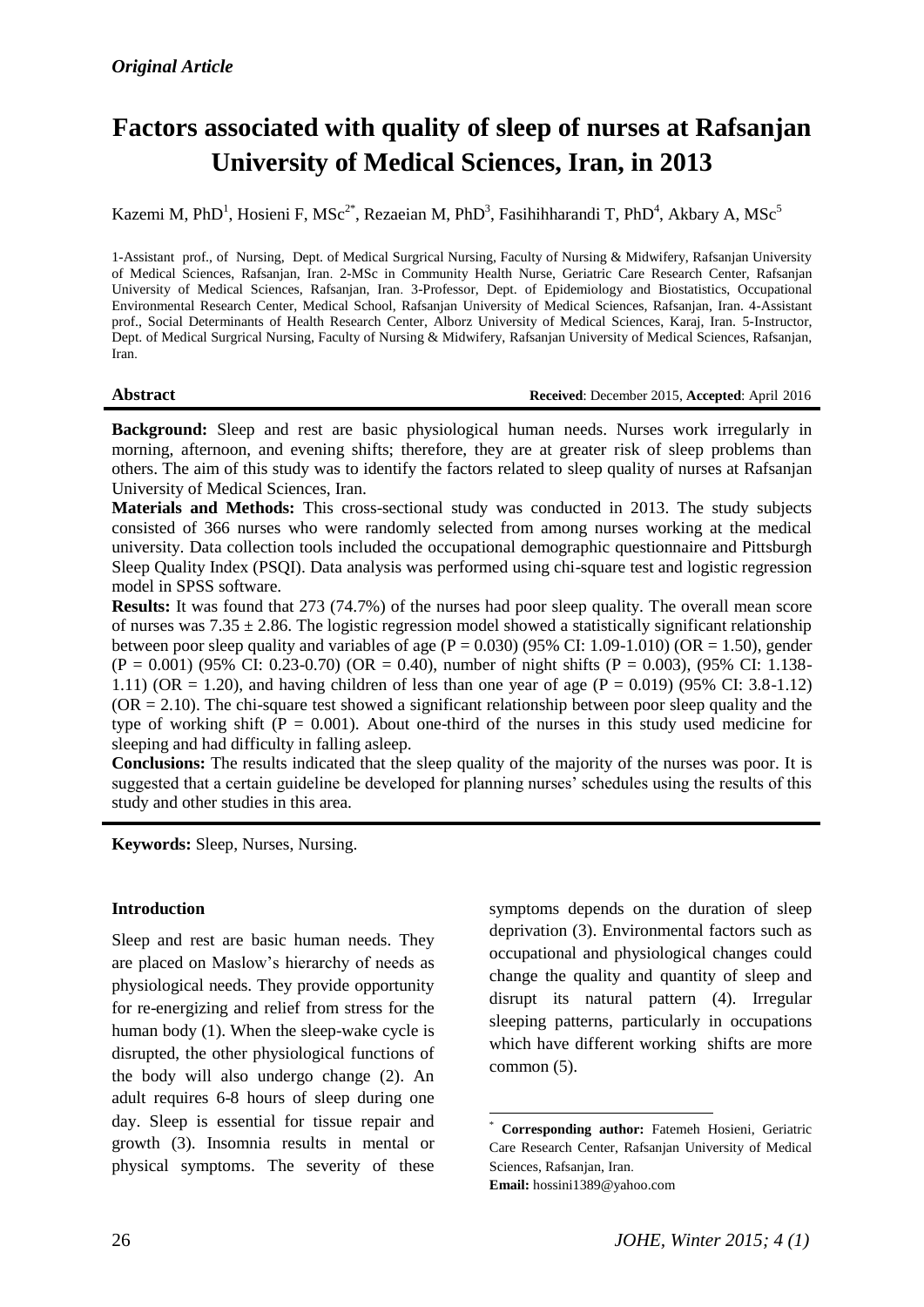Nurses constitute the largest group of professionals in the healthcare system (1). Due to the nature of their work, nurses operate irregularly in morning, afternoon, and night shifts, and thus, are at risk of complications of insomnia (1) much of which are not controllable (6). Insomnia has unpleasant impacts on the natural life of nurses and their families (1). Every year, a large number of nurses experience medical errors due to excessive sleepiness (7) which result in serious patient injury (8-10). Many studies have shown the association between sleep disturbance and nursing errors (11, 12).

Allocation of different shifts during the day to nurses is unavoidable since patients admitted to hospitals require 24hour care services; therefore, the factors of shifts and night work cannot be eliminated (13). The most effective treatment for sleep deprivation among nurses is to reduce or correct the factors that disrupt their sleep-wake pattern (14). There are many occupational and individual factors that influence the sleep quality of nurses.

Most of the studies which have been conducted on the nurses' sleep were related to the circadian rhythm (15), childcare, home responsibility and leisure time (16), relationship between sleep quality and general health (17), quality of life (QOL) (18), nursing errors (19), traffic accidents (20), hormonal changes (21), and different diseases (22). However, few studies have assessed the underlying factors that affect the sleep quality of nurses, especially the cultural differences that should be noted in this regard (16).

The researcher, based on her clinical experience, conducted this study with the aim to identify variables associated with nurses' sleep quality, so that the results could be used by the authorities in planning to reduce the underlying sleep-related factors among nurses.

# **Material and Methods**

This was a cross-sectional study. The study population included 700 nurses and paramedics who worked at the medical centers

(Ali-ibn Abi Talib, Niknafs Maternity, Moradi hospitals, Annar and Shahre Babak) affiliated to Rafsanjan University of Medical Sciences, Iran, and had at least 6 months of work experience. From among these nurses, 400 were randomly selected (based on the even numbers in the employees' monthly schedule). Pregnancy, addiction, recent acute problems, diseases that affect sleep quality, and the loss of loved ones in the last 6 months were among the exclusion criteria. Ethical principles, such as obtaining an informed consent from the participants, explaining the research and its objectives to the nurses, preserving confidentiality in the dissemination of information, and providing participants the freedom to withdraw from the study, were observed. Data were collected using a questionnaire through self-report by the nurses. Finally, 366 questionnaires that were fully completed were analyzed.

Data collection tools consisted of an occupational and demographic questionnaire and the Pittsburgh Sleep Quality Index (PSQI). The occupational and demographic questionnaire included questions regarding age, gender, child of less than one year of age, type of ward, education, type of working shifts, sleep quantity, and the number of night shifts.

To evaluate sleep quality of the nurses, the PSQI was used. This questionnaire obtains and assesses the nurses' perspective toward the quality of their sleep during the previous month through self-report. The validity and reliability of the PSQI were 96.6% and 86.5%, respectively (23). This questionnaire has been used in many studies and has shown high reliability and validity (4, 13). This questionnaire includes the 7 scales of general description of the quality of sleep, delays in falling asleep, the duration of high quality sleep, sleep efficiency (the ratio of sleep duration to total elapsed time in bed), sleep disorders (defined as sleep fragmentation), the amount of sleeping drug consumed, morning performance (problems experienced by the individual during the day resulting from poor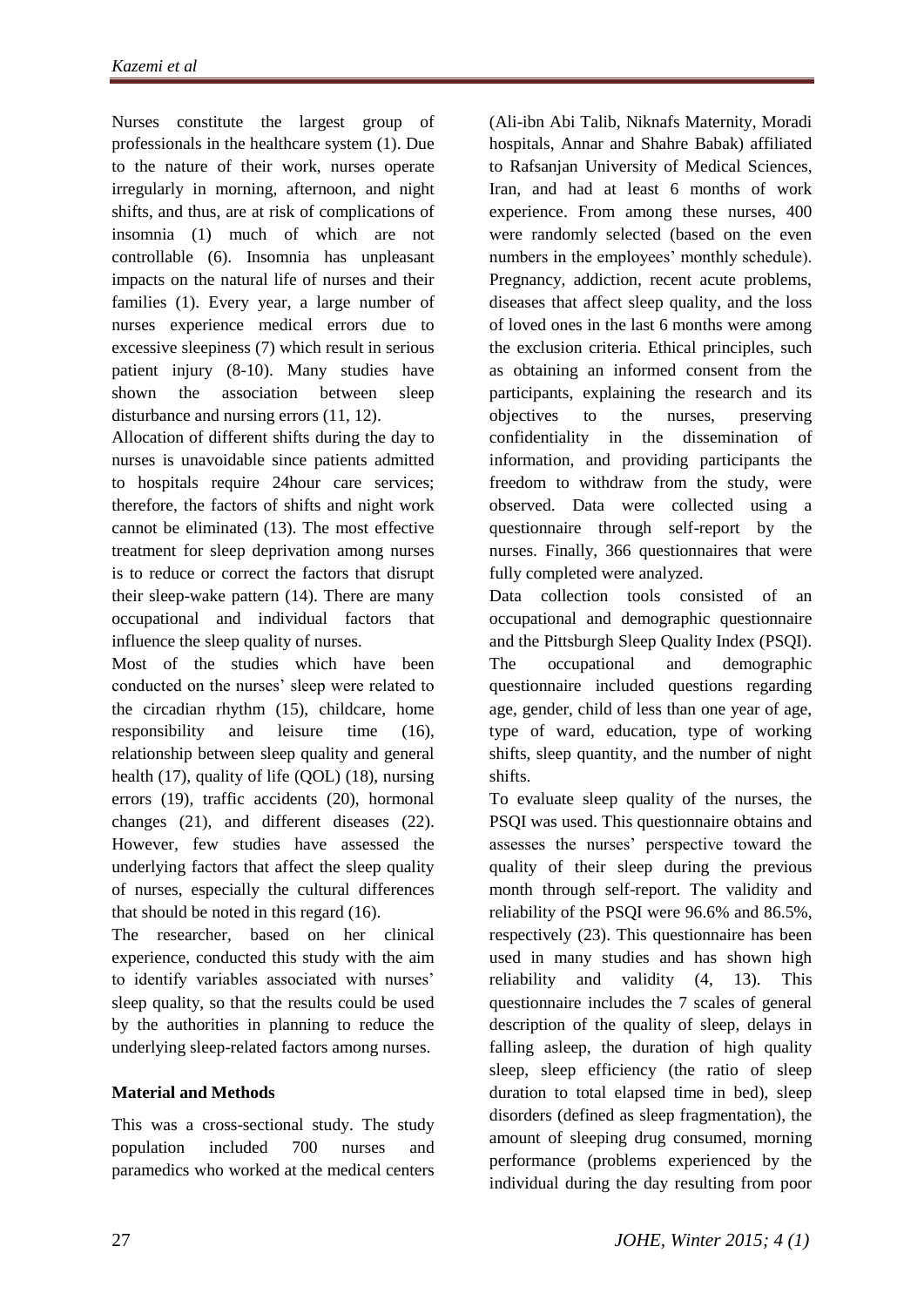sleep). The score of each scale of the questionnaire ranged between 0 and 3. Scores 0, 1, 2, and 3 in each scale represented normal, and mild, moderate, and severe problems, respectively. The total of the scores of the 7 scales formed the total score which was in the range of 0 to 21. Scores of 5 and higher represent poor quality sleep (24).

Data were analyzed using logistic regression and chi-square test in SPSS software (version 18, SPSS Inc., Chicago, IL, USA).

Moreover, for the appropriate fitting of the logistic regression model, the Hosmer-Lemeshow (HL) test and the receiver operating characteristic (ROC) curve were used.

## **Results**

The subjects' mean and standard deviation of age was  $32.76 \pm 8.03$  years and the highest percentage of subjects was in the age group of less than 30 years. The minimum age of the participants was 18 years and the maximum age was 57 years. The nurses in this study had a minimum of 1 year and a maximum of 30 years of work experience. Mean and standard deviation of the number of night shifts was  $6.43 \pm 2.91$  nights. In this study, 262 of the nurses (68.20%) were women, and the majority of them were married (71.01%).

Moreover, 241 nurses (62.1%) had a bachelor's degree and 300 nurses (81.96%) had rotating working shifts.

Chi-square test showed that satisfactory and bad quality sleep (score of 5 or more meant bad sleep quality, and score of less than 5 meant satisfactory sleep quality) had a significant relationship with the type of working shifts ( $P = 0.001$ ). Nurses who had rotating working shifts had the worst quality of sleep. There was no significant relationship between the type of ward  $(P = 0.202)$ , sleep quantity ( $P = 0.080$ ) during day and night, and education level  $(P = 0.060)$  (Table 1). In addition, 93 (25.3%) of the subjects had good sleep quality, and 273 cases (74.7%) had poor sleep quality. The overall mean score for sleeping was  $7.35 \pm 2.869$ .

Using logistic regression model, the binary variable of sleep quality (satisfactory and bad) was demonstrated. For variables that were statistically significant, the P-value is marked with an asterisk. In the evaluation of the appropriate fitting of the model using HL test P equaled 0.89. This showed that the regression model was appropriate for sleep quality. Furthermore, the area under the ROC curve was 70.0, which indicated its suitability for sleep quality.

| <b>Ouality of sleep</b>     |                                                 | Good sleep quality |       | Poor sleep quality |       | <b>Total</b> | <b>Statistical tests</b>                        |
|-----------------------------|-------------------------------------------------|--------------------|-------|--------------------|-------|--------------|-------------------------------------------------|
|                             |                                                 | <b>Frequency</b>   | $\%$  | <b>Frequency</b>   | $\%$  |              |                                                 |
| <b>Education</b><br>level   | <b>Diploma</b>                                  | 10                 | 10.9  | 45                 | 16.4  | 55           | $P = 0.060$<br>$Chi\_square = 7.42$<br>$Df = 3$ |
|                             | <b>Advanced diploma</b>                         | 24                 | 26.1  | 41                 | 15    | 65           |                                                 |
|                             | <b>Bachelor</b>                                 | 56                 | 60.9  | 175                | 63.9  | 231          |                                                 |
|                             | <b>Master degree</b>                            | 2                  | 2.2   | 13                 | 4.7   | 15           |                                                 |
| The<br>hospital<br>wards    | <b>Emergency</b>                                | 35                 | 43.75 | 25                 | 41.66 | 60           |                                                 |
|                             | <b>Pediatrics</b>                               | 17                 | 60.29 | 10                 | 37.03 | 27           | $P = 0.072$                                     |
|                             | <b>Surgery</b> and<br>internal                  | 30                 | 60.00 | 20                 | 40.00 | 50           | Chi-square $=7.42$<br>$Df = 3$                  |
|                             | <b>Intensive care</b>                           | 60                 | 80.00 | 15                 | 20.00 | 75           |                                                 |
|                             | Another                                         | 99                 | 64.28 | 55                 | 35.71 | 154          |                                                 |
| <b>Quantity</b><br>of sleep | > 5                                             | 40                 | 60.60 | 26                 | 39.39 | 66           | $P=0.08$                                        |
|                             | $6-9$                                           | 170                | 77.27 | 50                 | 22.72 | 220          | $Chi$ -square= $0.75$                           |
|                             | 9<                                              | 48                 | 60.00 | 32                 | 40.00 | 80           | $Df = 3.108$                                    |
| <b>Shift</b><br>types       | <b>Rotating shifts</b>                          | 225                | 75.00 | 75                 | 25.00 | 300          |                                                 |
|                             | <b>Morning or evening</b><br>doesn't have night | 30                 | 68.18 | 14                 | 31.81 | 44           | $P=0.001$<br>$Df = 3.108$                       |
|                             | <b>Fixed</b><br>morning<br>and evening          | 13                 | 59.9  | 9                  | 40.90 | 22           | Chi-square $=0.75$                              |

**Table 1: Nursing profession characteristics and satisfactory and bad quality of sleep**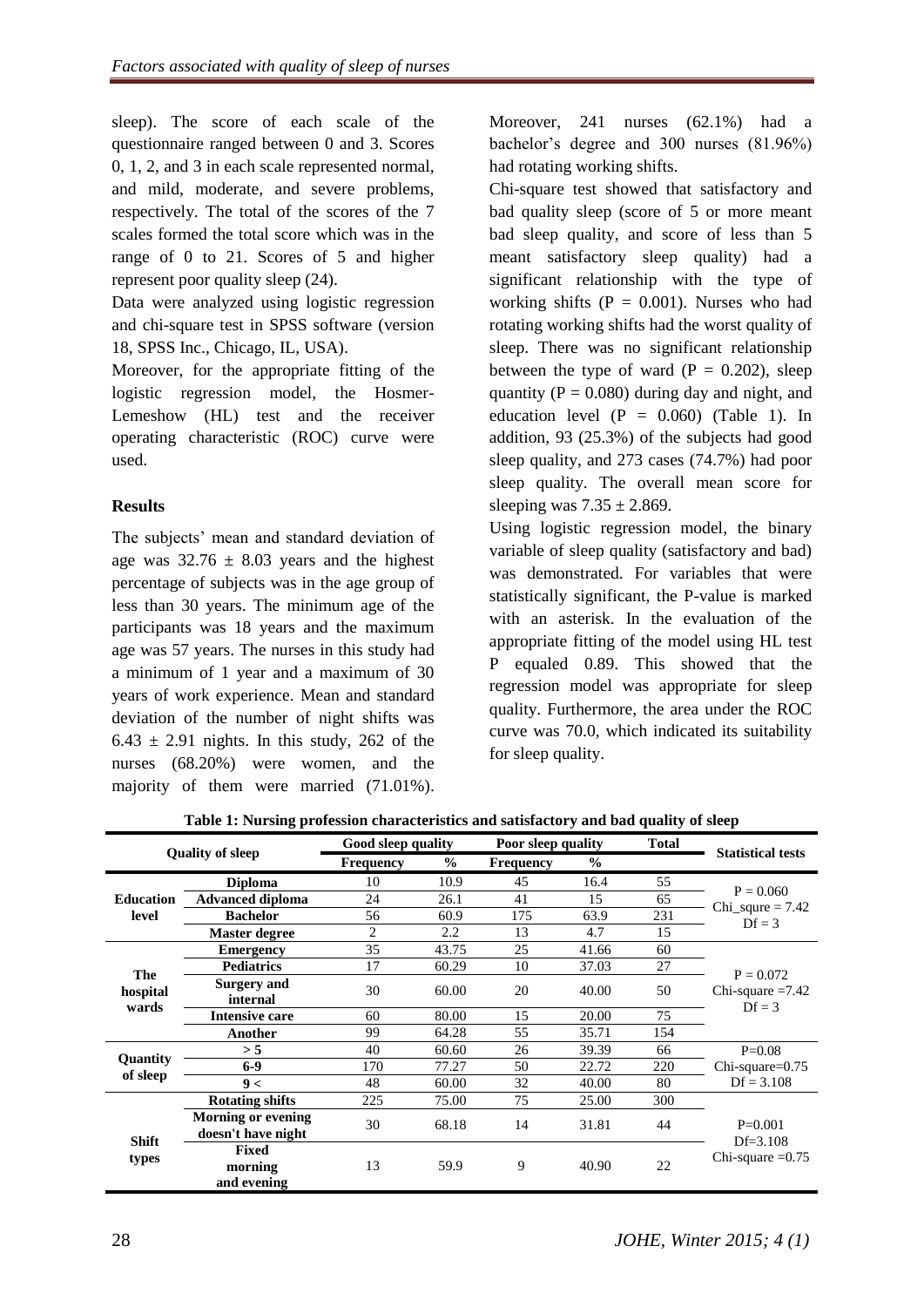| Variables                                            | Odds ratio | <b>Lower CI</b> | <b>Upper CI</b> | <b>P-valve</b> |
|------------------------------------------------------|------------|-----------------|-----------------|----------------|
| Gender                                               | 0.40       | 0.23            | 0.70            | $0.001*$       |
| Age                                                  | .05        | 1.010           | 1.09            | $0.031*$       |
| Number of night shifts                               | .20        |                 | 1.38            | $0.003*$       |
| Having children of less than<br>one year of age: yes | 2.10       | 1.12            | 3.8             | $0.019*$       |

**Table 2: Logistic regression model, quality of sleep and its relationship with demographic characteristics, and confidence interval odds ratio for each of the variables**

In the logistic regression model, the relationship between sleep quality and variables of age, gender, marital status, number of night shifts, and having children of less than one year of age were investigated. Variables such as quantity of sleep, type of ward, level of education, type of working shift, the number of children, marital status, and work experience, which were not significant, were not included in the sleep quality model. Another reason for the exclusion of these variables from the model was that age was highly correlated with work experience (correlation  $= 0.88$ ). Therefore, only age was included to avoid the issue of collinearity. This matter was also true for the number of night shifts and the type of working shifts. Thus, only the number of night shifts was included in the model. When only "having a child of less than one year of age" was included in the model, the P-value was better than in the case of "having a child of less than two years of age" and "having a child of less than three

years of age". Therefore, only the variable of "having a child of less than one year of age" was included in the model.

Regarding marital status, the P value was far from the significant level, and it was highly correlated with "having a child of less than one year of age" (correlation  $= 0.88$ ). Therefore, it was not included in the logistic regression model to avoid collinearity. Akaike information criterion (AIC) values of "having children of less than one year of age", "having children of less than two years of age", "having children of less than three years of age" were, respectively, 44.34, 34.350, and 56.351, and the smallest AIC value was related to "having children of less than one year of age". The variables of "having children of less than one year of age", "having children of less than two years of age", and "having children of less than three years of age" had P-values of 0.10, 0.05, and 0.01, respectively. Having children of less than one year of age was statistically significant in the model.

| Table 3: Mean and standard deviation of each of the dimensions of sleep quality, the number of nurses |
|-------------------------------------------------------------------------------------------------------|
| who had sleep problems                                                                                |

| Dimensions of quality of sleep     | Nurses with problems | $Mean \pm SD$          |                 |                 |
|------------------------------------|----------------------|------------------------|-----------------|-----------------|
|                                    | Male                 | Female                 | Total           |                 |
| Medication use for sleeping        | 83(%66.92)           | 41(%33.06)             | 124(%33.87)     | $1.01 \pm 0.67$ |
| Sleeping disorder                  | 50(%45.45)           | 60(%54.54)             | 110(%30.23)     | $1.27 \pm 0.54$ |
| <b>Habits</b>                      | 45(%49.45)           | 49(%50.54)             | 91(%25.50)      | $0.59 \pm 0.50$ |
| Duration of a high quality sleep   | 50(%45.04)           | 61(%54.95)             | 111(%30.30)     | $1.10 \pm 0.25$ |
| Delay in sleeping                  | 75(%53.57)           | 65(%46.42)             | 140(%38.01)     | $1.20 \pm 0.50$ |
| Mental quality of sleeping         | 42(%51.21)           | 40(%48.78)             | 82(%22.20)      | $1.25 \pm 0.25$ |
| Daily disorders caused by sleeping | 40(%49.38)           | $41(\frac{6}{6}50.61)$ | 81(%22.15)      | $0.93 \pm 0.15$ |
| Total score                        | $6.32 \pm 3.60$      | $7.58 \pm 3.59$        | $7.29 \pm 3.66$ | $7.35 \pm 2.86$ |
| $T = 0.742$                        | $P = 0.0002*$        |                        | $df = 3.104$    |                 |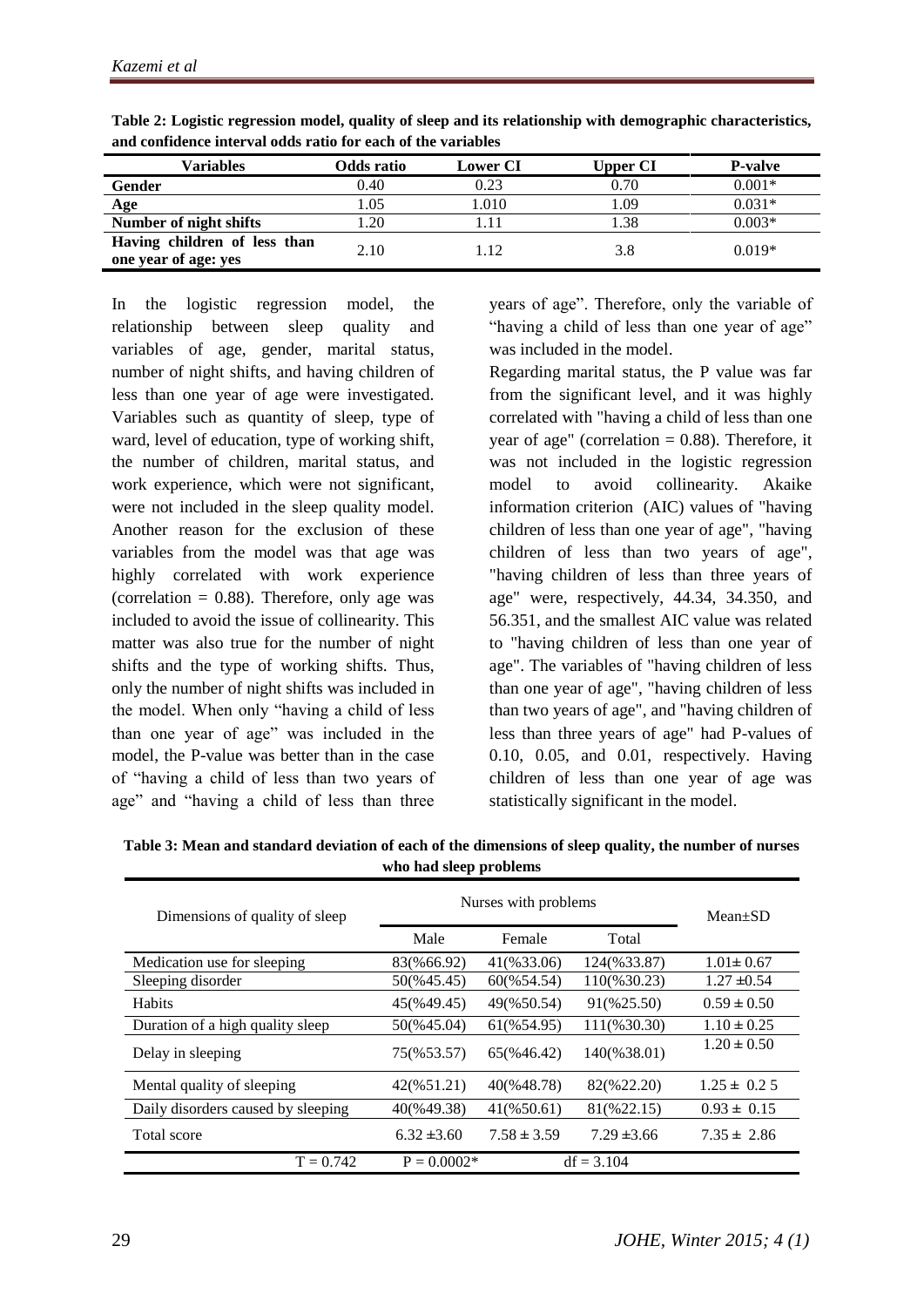Variables, such as age, gender, number of night shifts, and having children of less than one year of age, were significant in the model in terms of the quality of sleep. In this model, men had better sleep quality than women. Individuals who were older, had more night shifts, or had children of less than one year of age had less chance of having a satisfactory sleep quality. For example, the chance of having bad quality sleep with having children of less than one year of age was 2.1 times higher (Table 2).

Among the participants, 38.1% indicated that they fall asleep 30 minutes after going to bed. Mean morning waking hour was estimated at 6 in the morning. Moreover, 30.30% of the participants stated that they wake up at least one hour before the considered time. Based on the results, 33.80% of the participants had to use medication to sleep (Table 3).

# **Discussion**

In this study, 25.3% of the nurses had satisfactory sleep quality, and 74.7% had poor sleep quality. In the study by Bagheri et al., 77.7% of the participants had poor sleep quality and 22.3% had satisfactory sleep quality (25). The mean score of sleep of the nurses was  $7.29 \pm 3.66$  which was consistent with the study by Akbari et al. (4). Many studies reported the mean score of sleep quality of nurses as greater than 5 (2, 15, 26) which was higher than the quality of sleep score of ordinary individuals (4, 26). Through the comparison of the results of these studies it can be concluded that the quality of sleep of nurses is poor.

In this study, nurses who did not have night shifts had better quality of sleep compared to the others. This result was consistent with the results of the studies by Lin et al. (27) and Ghaljayi et al. (13). There was also a significant relationship between quality of sleep and the number of night shifts; as the number of night shifts increased, the quality of sleep of nurses decreased. In the study by Rahimpour et al., with increase in night shifts,

the quality of sleep of nurses decreased (28). Night shifts are an inevitable part of nursing, but the complications can be reduced by reducing the number of night shifts per month. There was a significant difference between nurses who worked in different shifts in terms of quality of sleep. Nurses who had rotating shifts had the worst quality of sleep. Salehi et al. observed a statistically significant difference between the quality of sleep of nurses with fixed working shifts and nurses with rotating working shifts (10). In other studies, nurses who worked on night shifts required more rest than nurses who had fixed working shifts and did not have night shifts (29, 30). The results of this study and other studies showed the effects of working shifts on the quality of sleep and they indicated the need for more attention to reducing the harmful effects of working shifts. Therefore, designing detailed studies in this field is recommended.

The possibility of poor sleep with a child of less than one year of age was twice that without a child of less than one year of age (2.1 times). Taking care of a child requires much time and energy, especially during infancy because the child wakes up during the night. This matter affects the quality of sleep of nurses especially when they have night shifts. It should be noted that this issue was not mentioned in other studies.

Based on the results of this study, male nurses had better sleep quality than female nurses. These results were consistent with the study by Karagozoglu and Bingöl, in which the mean score of sleep quality was higher for women than men (31). This result was justified by the great responsibility of women in the family. Research showed that most nurses, especially women, due to their responsibilities in the family (taking care of children and the elderly), sleep less than 6 hours in 24 hours (32). Generally, home is a place for relaxation and stress relief from the outside world. This is true for most men, children, and adults; however, for most women, as long as they are awake (sometimes even in their sleep), home is a workplace and this issue indirectly affects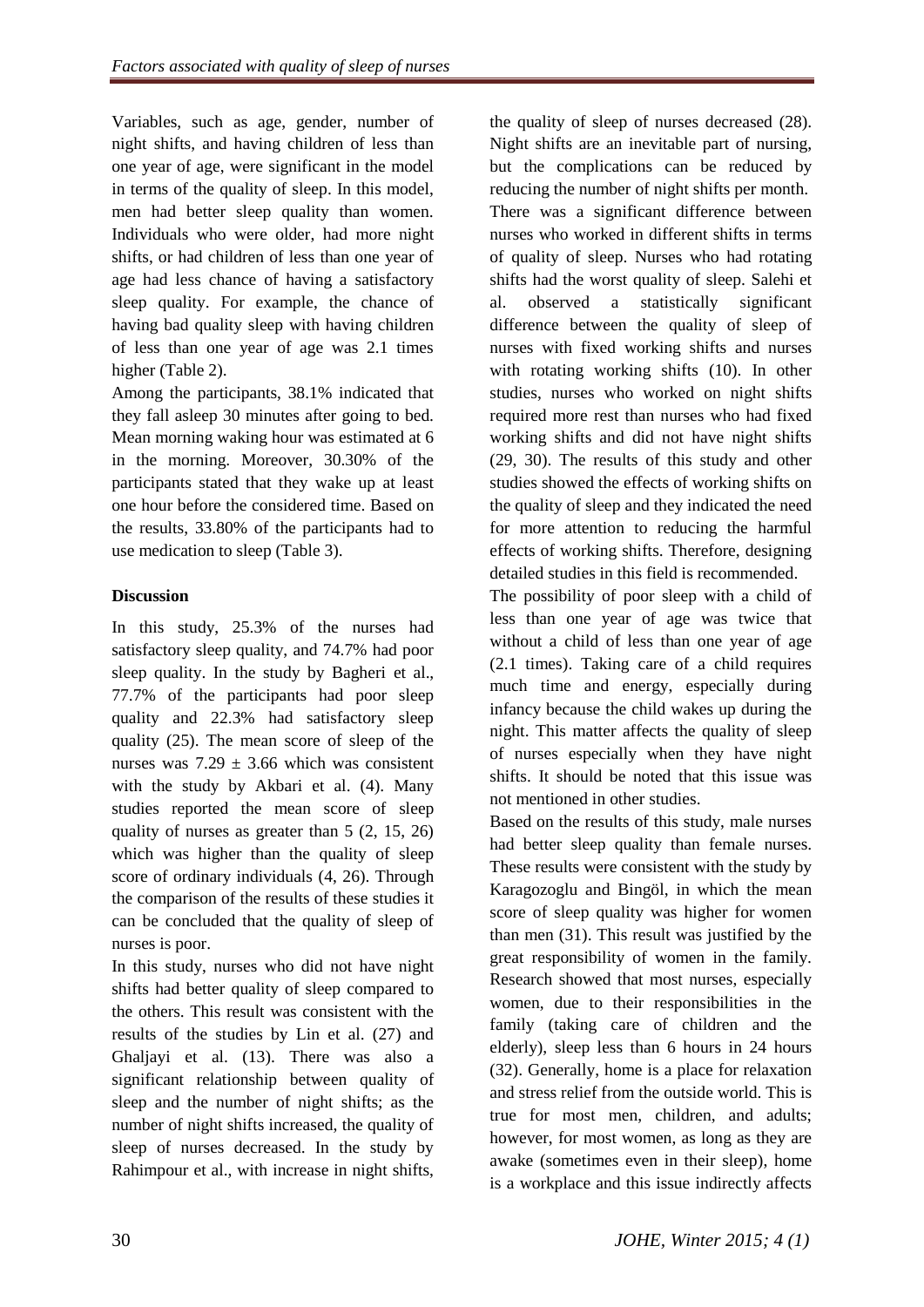the care provided for the patient. This condition of women should be considered and compulsory overtime and shifts for women should be avoided in order to provide safe patient care.

In this study, with increase in age the mean score of quality of sleep also increased. In other words, the quality of sleep of nurses decreased with aging. There was a higher rate of sleep disorders in the elderly. In other studies, older people were less able to adapt to night shifts (26, 33, 34). Therefore, early retirement is recommended for nurses, so that younger people who have more ability to adapt to circadian rhythm disorders can be employed.

The results showed that one-third of the nurses had disrupted sleep onset and short duration nighttime sleep. They also woke up earlier than desired. One-third of the participants used medication for sleeping. Kageyama et al. studied 785 female nurses working in hospitals and found that the prevalence of insomnia among nurses was 2.29%, and 23% of nurses used sleeping pills to treat their sleep disorders (35). In the study by Bagheri et al., in 50% of nurses, the duration until they slept, the mean waking hour, and use of medication was consistent with this study (25). In justifying these results, it should be stated that most nurses have the responsibility of caring for their families; therefore, they have short periods of rest, and their sleep quality is poor due to light and sounds (13). They work during sleeping hours and try to sleep during the active hours of the day which results in insufficient sleep and fatigue among these individuals (36). Small gaps between shifts were also effective. Therefore, many of nurses turn to using sleeping medications. This is a concern for nursing administrators.

# **Conclusion**

The results showed that most nurses had poor quality of sleep. The majority of nurses have problems falling sleep and they use medication for this issue. There was a significant relationship between quality of sleep and occupational and individual characteristics such as age, gender, type of shifts, number of night shifts, and having children of less than one year of age. Therefore, nurses require professional help and support and the officials should find the right solution for their sleep disorders. Developing a certain guideline for planning nurses' schedules using the results of this study and other studies in this area is suggested.

## **Acknowledgments**

This article was the result of a final master's thesis. Our sincere appreciation goes to the nurses at Ali-ibn Abi Talib, Niknafs Maternity, Moradi hospitals, Annar and Shahre Babak, Rafsanjan, Iran, for their assistance in conducting this study.

#### **Conflict of interest:** None declared.

#### **References**

- 1. Bahri N, Shamshri M, Moshki M, Mogharab M. The survey of sleep quality and its relationship to mental health of hospital nurses. Iran Occupational Health 2014; 11(3):96-104.
- 2. Sadeghi H, [Azizzadeh Foruzi M, Haghdoost](http://www.inhc.ir/search.php?slc_lang=en&sid=1&auth=Azizzadeh+Foruzi+M.)  AA, [Mohammad Alizade S.](http://www.inhc.ir/search.php?slc_lang=en&sid=1&auth=Mohammad+Alizade+S.) Effect of implementing continuous care model on sleep quality of hemodialysis patients. Iranian Journal of Critical Care Nursing 2010; 3(1):5- 6.
- 3. Potter P, Perry A, Stockert P, Hall A. Essentials for nursing practice. 8th ed. United States America: Elsevier Health Sciences; 2014.
- 4. Akbari V, Hajian A, Mirhashemi MS. Evaluating of sleep quality in shift-work nurses, Iran. J Sleep Disored Ther 2016; 5:225. doi:10.4172/2167-0277.1000225.
- 5. Asai T, Kaneita Y, Uchiyama M, Takemura Sh, Asai S, Yokoyama E, et al. Epidemiological study of the relationship between sleep disturbances and somatic and psychological complaints among the Japanese general population. Sleep Biol Rhythms 2006; 4(1):55-62.
- 6. Hojati H, Jalalmanesh Sh, Fesharaki M. Sleeplessness effect on the general health of hospitals nightshift nurses in Gorgan, Iran.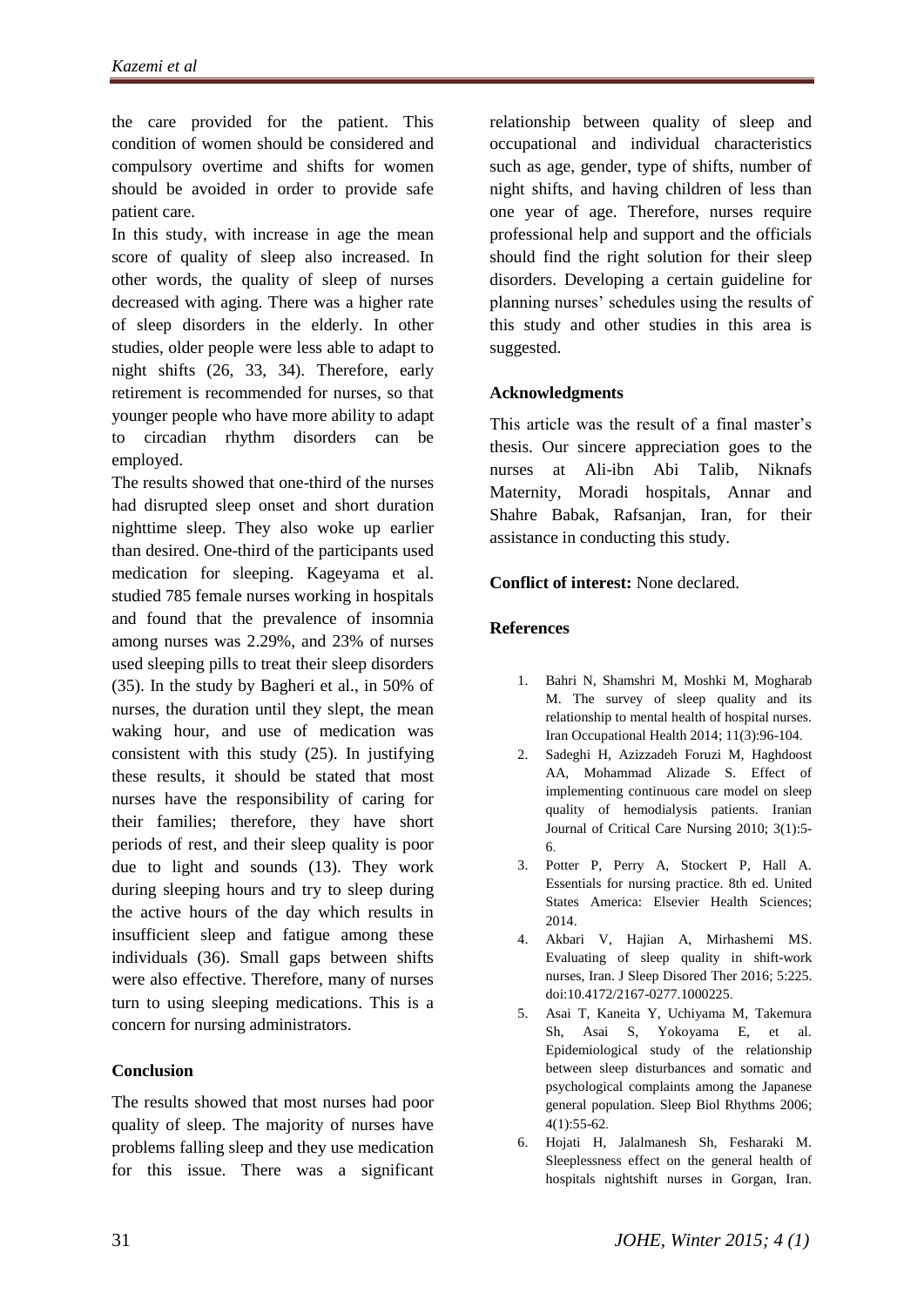Journal of Gorgan University of Medical Sciences 2009; 11(3):70-5.

- 7. Surani S, [Hesselbacher](https://www.researchgate.net/profile/Sean_Hesselbacher) S, Guntupalli B, [Surani](https://www.researchgate.net/researcher/2042305339_Sara_Surani)  S[, Subramanian](https://www.researchgate.net/researcher/2088896015_Shyam_Subramanian) Sh. Sleep quality and vigilance differ among inpatient nurses based on the unit setting and shift worked. J Patient Saf 2015; 11(4):215-20.
- 8. Feleke SA, Mulatu MA, Yesmaw YS. Medication administration error: magnitude and associated factors among nurses in Ethiopia. BMC Nurs 2015; 14(1):53.
- 9. Clendon J, Gibbons V. 12h shifts and rates of error among nurses: A systematic review. Int J Nurs Stud 2015; 52(7):1231-42.
- 10. Salehi K, Alhani F, Sadegh-Niat K, Mahmoudifar Y, Rouhi N. Quality of sleep and related factors among imam khomeini hospital staff nurses. Iran Journal of Nursing 2010; 23(63):18-25.
- 11. Arimura M, [Imai M,](http://www.ncbi.nlm.nih.gov/pubmed/?term=Imai%20M%5BAuthor%5D&cauthor=true&cauthor_uid=20616466) [Okawa M,](http://www.ncbi.nlm.nih.gov/pubmed/?term=Okawa%20M%5BAuthor%5D&cauthor=true&cauthor_uid=20616466) [Fujimura T,](http://www.ncbi.nlm.nih.gov/pubmed/?term=Fujimura%20T%5BAuthor%5D&cauthor=true&cauthor_uid=20616466)  [Yamada N.](http://www.ncbi.nlm.nih.gov/pubmed/?term=Yamada%20N%5BAuthor%5D&cauthor=true&cauthor_uid=20616466) Sleep, mental health status, and medical errors among hospital nurses in Japan. Ind Health 2010; 48(6):811-7.
- 12. Johnson AL, [Jung L,](http://www.ncbi.nlm.nih.gov/pubmed/?term=Jung%20L%5BAuthor%5D&cauthor=true&cauthor_uid=24316614) [Song Y,](http://www.ncbi.nlm.nih.gov/pubmed/?term=Song%20Y%5BAuthor%5D&cauthor=true&cauthor_uid=24316614) [Brown KC,](http://www.ncbi.nlm.nih.gov/pubmed/?term=Brown%20KC%5BAuthor%5D&cauthor=true&cauthor_uid=24316614)  [Weaver MT,](http://www.ncbi.nlm.nih.gov/pubmed/?term=Weaver%20MT%5BAuthor%5D&cauthor=true&cauthor_uid=24316614) [Richards KC.](http://www.ncbi.nlm.nih.gov/pubmed/?term=Richards%20KC%5BAuthor%5D&cauthor=true&cauthor_uid=24316614) Sleep deprivation and error in nurses who work the night shift. J Nurs Adm 2014; 44(1):17-22.
- 13. Ghaljaei F, Naderifar M, Ghaljeh M. Comparison of general health status and sleep quality between nurses with fixed working shifts and nurses with rotating working shifts. Zahedan Journal of Research in Medical Sciences 2011; 13(1):47-50.
- 14. Soleimany M, Masoodi R, Sadeghi T, Bahrami N, Ghorban M, Hassanpoor A. General health and its association with sleep quality in two groups of nurses with and without shift working in educational centers of Iran University of Medical Sciences. Journal of Shahrekord University of Medical Sciences 2008; 10(3):70-5
- 15. Jafari Roodbandi A, Choobineh A, Daneshvar S. Relationship between circadian rhythm amplitude and stability with sleep quality and sleepiness among shift nurses and health care workers. Int J Occup Saf Ergon 2015; 21(3):312-7.
- 16. Vitale SA. Varrone-Ganesh J, Vu M. Nurses working the night shift: Impact on home, family and social life. J Nurs Educ Pract 2015; 5(10):70-8.
- 17. Lin SH, [Liao WC,](http://www.ncbi.nlm.nih.gov/pubmed/?term=Liao%20WC%5BAuthor%5D&cauthor=true&cauthor_uid=25041800) [Chen MY,](http://www.ncbi.nlm.nih.gov/pubmed/?term=Chen%20MY%5BAuthor%5D&cauthor=true&cauthor_uid=25041800) [Fan JY.](http://www.ncbi.nlm.nih.gov/pubmed/?term=Fan%20JY%5BAuthor%5D&cauthor=true&cauthor_uid=25041800) The impact of shift work on nurses' job stress, sleep quality and self-perceived health status. J Nurs Manag 2014; 22(5):604-12.
- 18. Palhares Vde, Corrente JE, Matsubara BB. Association between sleep quality and quality of life in nursing professionals working

rotating shifts. Rev Saude Publica 2014; 48(4):594-601.

- 19. Weaver AL, [Stutzman SE,](http://www.ncbi.nlm.nih.gov/pubmed/?term=Stutzman%20SE%5BAuthor%5D&cauthor=true&cauthor_uid=26360412) [Supnet C,](http://www.ncbi.nlm.nih.gov/pubmed/?term=Supnet%20C%5BAuthor%5D&cauthor=true&cauthor_uid=26360412) [Olson](http://www.ncbi.nlm.nih.gov/pubmed/?term=Olson%20DM%5BAuthor%5D&cauthor=true&cauthor_uid=26360412)  [DM.](http://www.ncbi.nlm.nih.gov/pubmed/?term=Olson%20DM%5BAuthor%5D&cauthor=true&cauthor_uid=26360412) Sleep quality, but not quantity, is associated with self-perceived minor error rates among emergency department nurses. Int Emerg Nurs 2016; 25:48-52.
- 20. Komada Y, [Asaoka](http://www.sciencedirect.com/science/article/pii/S0386111213000149) S, [Abe](http://www.sciencedirect.com/science/article/pii/S0386111213000149) T, [Inoue](http://www.sciencedirect.com/science/article/pii/S0386111213000149) Y. Short sleep duration, sleep disorders, and traffic accidents. IATSS Research 2013; 37(1):1-7.
- 21. Lowson E, Middleton B, Arber S, Skene DJ. Effects of night work on sleep, cortisol and mood of female nurses, their husbands and children. Sleep Biol Rhythms 2013; 11(1):7- 13.
- 22. [Fritschi L,](http://www.ncbi.nlm.nih.gov/pubmed/?term=Fritschi%20L%5BAuthor%5D&cauthor=true&cauthor_uid=24022188) [Erren TC,](http://www.ncbi.nlm.nih.gov/pubmed/?term=Erren%20TC%5BAuthor%5D&cauthor=true&cauthor_uid=24022188) [Glass DC,](http://www.ncbi.nlm.nih.gov/pubmed/?term=Glass%20DC%5BAuthor%5D&cauthor=true&cauthor_uid=24022188) [Girschik J,](http://www.ncbi.nlm.nih.gov/pubmed/?term=Girschik%20J%5BAuthor%5D&cauthor=true&cauthor_uid=24022188) [Thomson AK,](http://www.ncbi.nlm.nih.gov/pubmed/?term=Thomson%20AK%5BAuthor%5D&cauthor=true&cauthor_uid=24022188) [Saunders C,](http://www.ncbi.nlm.nih.gov/pubmed/?term=Saunders%20C%5BAuthor%5D&cauthor=true&cauthor_uid=24022188) et al. The association between different night shiftwork factors and breast cancer: a case–control study. Br J Cancer 2013; 109(9):2472-80.
- 23. [Buysse DJ,](http://www.ncbi.nlm.nih.gov/pubmed/?term=Buysse%20DJ%5BAuthor%5D&cauthor=true&cauthor_uid=2748771) [Reynolds CF 3rd,](http://www.ncbi.nlm.nih.gov/pubmed/?term=Reynolds%20CF%203rd%5BAuthor%5D&cauthor=true&cauthor_uid=2748771) [Monk TH,](http://www.ncbi.nlm.nih.gov/pubmed/?term=Monk%20TH%5BAuthor%5D&cauthor=true&cauthor_uid=2748771) [Berman SR,](http://www.ncbi.nlm.nih.gov/pubmed/?term=Berman%20SR%5BAuthor%5D&cauthor=true&cauthor_uid=2748771) [Kupfer DJ.](http://www.ncbi.nlm.nih.gov/pubmed/?term=Kupfer%20DJ%5BAuthor%5D&cauthor=true&cauthor_uid=2748771) The pittsburgh sleep quality index: a new instrument for psychiatric practice and research. Psychiatry Res 1989; 28(2):193-213.
- 24. [Spira](http://www.ncbi.nlm.nih.gov/pubmed/?term=Spira%20AP%5Bauth%5D) AP, [Beaudreau](http://www.ncbi.nlm.nih.gov/pubmed/?term=Beaudreau%20SA%5Bauth%5D) SA, [Stone](http://www.ncbi.nlm.nih.gov/pubmed/?term=Stone%20KL%5Bauth%5D) KL, [Kezirian](http://www.ncbi.nlm.nih.gov/pubmed/?term=Kezirian%20EJ%5Bauth%5D) EJ, [Lui](http://www.ncbi.nlm.nih.gov/pubmed/?term=Lui%20LY%5Bauth%5D) LY, [Redline](http://www.ncbi.nlm.nih.gov/pubmed/?term=Redline%20S%5Bauth%5D) S, et al. Reliability and validity of the pittsburgh sleep quality index and the epworth sleepiness scale in older men. J Gerontol A Biol Sci Med Sci 2012; 67A(4):433-9.
- 25. Bagheri H, Shahabi Z, Ebrahimi H, Alaeenejad F. The association between quality of sleep and health-related quality of life in nurses. Hayat 2007; 12(4):13-20.
- 26. Morimoto H, [Tanaka H,](http://www.ncbi.nlm.nih.gov/pubmed/?term=Tanaka%20H%5BAuthor%5D&cauthor=true&cauthor_uid=27076779) [Ohkubo R,](http://www.ncbi.nlm.nih.gov/pubmed/?term=Ohkubo%20R%5BAuthor%5D&cauthor=true&cauthor_uid=27076779) [Mimura](http://www.ncbi.nlm.nih.gov/pubmed/?term=Mimura%20M%5BAuthor%5D&cauthor=true&cauthor_uid=27076779)  [M,](http://www.ncbi.nlm.nih.gov/pubmed/?term=Mimura%20M%5BAuthor%5D&cauthor=true&cauthor_uid=27076779) [Ooe N,](http://www.ncbi.nlm.nih.gov/pubmed/?term=Ooe%20N%5BAuthor%5D&cauthor=true&cauthor_uid=27076779) [Ichikawa A,](http://www.ncbi.nlm.nih.gov/pubmed/?term=Ichikawa%20A%5BAuthor%5D&cauthor=true&cauthor_uid=27076779) et al. Self-help therapy for sleep problems in hospital nurses in Japan: a controlled pilot study. Sleep Biol Rhythms 2016; 14:177-85.
- 27. Lin PC, [Chen CH,](http://www.ncbi.nlm.nih.gov/pubmed/?term=Chen%20CH%5BAuthor%5D&cauthor=true&cauthor_uid=22207296) [Pan SM,](http://www.ncbi.nlm.nih.gov/pubmed/?term=Pan%20SM%5BAuthor%5D&cauthor=true&cauthor_uid=22207296) [Pan CH,](http://www.ncbi.nlm.nih.gov/pubmed/?term=Pan%20CH%5BAuthor%5D&cauthor=true&cauthor_uid=22207296) [Chen CJ,](http://www.ncbi.nlm.nih.gov/pubmed/?term=Chen%20CJ%5BAuthor%5D&cauthor=true&cauthor_uid=22207296) [Chen YM,](http://www.ncbi.nlm.nih.gov/pubmed/?term=Chen%20YM%5BAuthor%5D&cauthor=true&cauthor_uid=22207296) et al. Atypical work schedules are associated with poor sleep quality and mental health in Taiwan female nurses. Int Arch Occup Environ Health 2012; 85(8):877-84.
- 28. Rahimpoor F, [Saeedi](http://tkj.ssu.ac.ir/search.php?slc_lang=en&sid=1&auth=Saeedi) F, [Fazli](http://tkj.ssu.ac.ir/search.php?slc_lang=en&sid=1&auth=Fazli) A, [Mohammadi](http://tkj.ssu.ac.ir/search.php?slc_lang=en&sid=1&auth=Mohammadi) [S. T](http://tkj.ssu.ac.ir/search.php?slc_lang=en&sid=1&auth=Mohammadi)he relationship of sleep quality and general health in shift working nurses. Occupational Medicine Quarterly Journal 2013; 4(4):8-13.
- 29. Moradi S, [Farahnaki](http://ijhr.iums.ac.ir/?_action=article&au=93623&_au=Zahra++Farahnaki) Z, [Akbarzadeh](http://ijhr.iums.ac.ir/?_action=article&au=93624&_au=Arash++Akbarzadeh) A, [Gharagozlou](http://ijhr.iums.ac.ir/?_action=article&au=93625&_au=Faramarz++Gharagozlou) F, [Pournajaf](http://ijhr.iums.ac.ir/?_action=article&au=93626&_au=Abdolhessein++Pournajaf) A[, Abbasi](http://ijhr.iums.ac.ir/?_action=article&au=93627&_au=Ali+Mohammad++Abbasi) AM, et al. Relationship between shift work and job satisfaction among nurses: a cross-sectional study. International Journal of Hospital Research 2014; 3(2):63-8.
- 30. Kim JY, [Chae CH,](http://www.ncbi.nlm.nih.gov/pubmed/?term=Chae%20CH%5BAuthor%5D&cauthor=true&cauthor_uid=26688731) [Kim YO,](http://www.ncbi.nlm.nih.gov/pubmed/?term=Kim%20YO%5BAuthor%5D&cauthor=true&cauthor_uid=26688731) [Son JS,](http://www.ncbi.nlm.nih.gov/pubmed/?term=Son%20JS%5BAuthor%5D&cauthor=true&cauthor_uid=26688731) [Kim JH,](http://www.ncbi.nlm.nih.gov/pubmed/?term=Kim%20JH%5BAuthor%5D&cauthor=true&cauthor_uid=26688731) [Kim CW,](http://www.ncbi.nlm.nih.gov/pubmed/?term=Kim%20CW%5BAuthor%5D&cauthor=true&cauthor_uid=26688731) et al. The relationship between